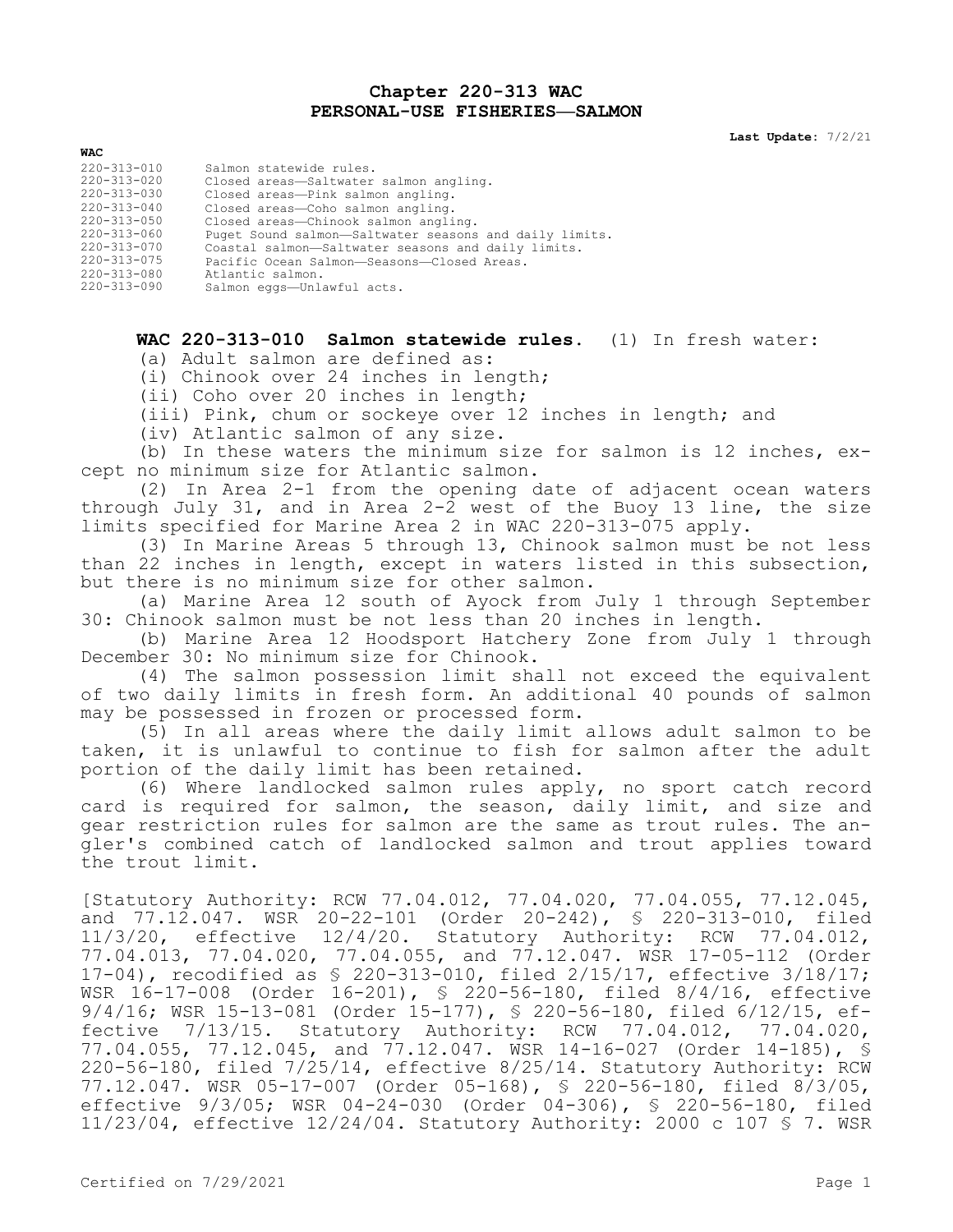00-16-091 (Order 00-134), § 220-56-180, filed 7/31/00, effective 8/31/00. Statutory Authority: RCW 77.12.040 and 75.08.080. WSR 98-06-031, § 220-56-180, filed 2/26/98, effective 5/1/98. Statutory Authority: RCW 75.08.080. WSR 97-07-078 (Order 97-53), § 220-56-180, filed 3/19/97, effective 5/1/97; WSR 95-04-066 (Order 95-10), § 220-56-180, filed 1/30/95, effective 5/1/95; WSR 93-08-034 (Order 93-20), § 220-56-180, filed 3/31/93, effective 5/1/93; WSR 91-14-046 (Order 91-40), § 220-56-180, filed 6/27/91, effective 7/28/91; WSR 91-08-054 (Order 91-13), § 220-56-180, filed 4/2/91, effective 5/3/91; WSR 90-06-026, § 220-56-180, filed 2/28/90, effective 3/31/90; WSR 89-07-060 (Order 89-12), § 220-56-180, filed 3/16/89; WSR 88-10-013 (Order 88-15), § 220-56-180, filed 4/26/88; WSR 87-08-006 (Order 87-19), § 220-56-180, filed 3/23/87; WSR 86-09-020 (Order 86-08), § 220-56-180, filed 4/9/86; WSR 85-09-017 (Order 85-20), § 220-56-180, filed 4/9/85; WSR 84-09-026 (Order 84-22), § 220-56-180, filed 4/11/84; WSR 83-07-043 (Order 83-16), § 220-56-180, filed 3/17/83; WSR 82-13-040 (Order 82-61), § 220-56-180, filed 6/9/82; WSR 82-07-047 (Order 82-19), § 220-56-180, filed 3/18/82; WSR 80-03-064 (Order 80-12), § 220-56-180, filed 2/27/80, effective 4/1/80.]

**WAC 220-313-020 Closed areas—Saltwater salmon angling.** The following areas are closed to salmon angling during the times indicated:

(1) Bellingham Bay: Those waters of Bellingham, Samish, and Padilla Bays, easterly of a line from Sandy Point to the northern most point of Lone Tree Island, thence easterly of a line from Lone Tree Island to the northeast point of Sinclair Island, thence from the southeastern most point on Sinclair Island to Clark Point on Guemes Island, thence following the shoreline to Yellow Bluff on the southwest corner of Guemes Island, thence to Yellow Bluff Reef range marker, thence to the ferry terminal dock east of Shannon Point and north of the Burlington Railroad Bridges at the north end of Swinomish Slough: Closed to salmon angling March 1 through April 30 and July 1 through August 15.

(2) Carr Inlet: Those waters of Carr Inlet within 1,000 feet of the outer oyster stakes at the mouth of Minter Creek: Closed to salmon angling April 16 through September 30.

(3) Dungeness Bay: Those waters westerly of a line from Dungeness Spit Light to the number 2 red Buoy, and then to the Port Williams boat ramp: Closed to salmon angling July 1 through August 15 and March 1 through April 15.

(4) Samish Bay: Those waters southerly of a line projected true east from Fish Point: Closed to salmon angling March 1 through April 30 and July 1 through September 30.

(5) Commencement Bay: Those waters east of a line projected from the Sperry Ocean Dock to landfall below the Cliff House Restaurant on the north shore of Commencement Bay: Closed to salmon angling April 1 through April 30 and June 1 through July 31.

(6) Southern Rosario Strait and the eastern Strait of Juan de Fuca: Waters of Area 7 in Rosario Strait and the eastern portion of the Strait of Juan de Fuca southerly of a line running true south from the westernmost point on Fidalgo Head to Burrows Island, then westerly and southerly along the shore of Burrows Island to the Burrows Island Lighthouse, then to Bird Rocks, then westerly from Bird Rocks to the southernmost point on Decatur Island, then across Lopez Pass to Lopez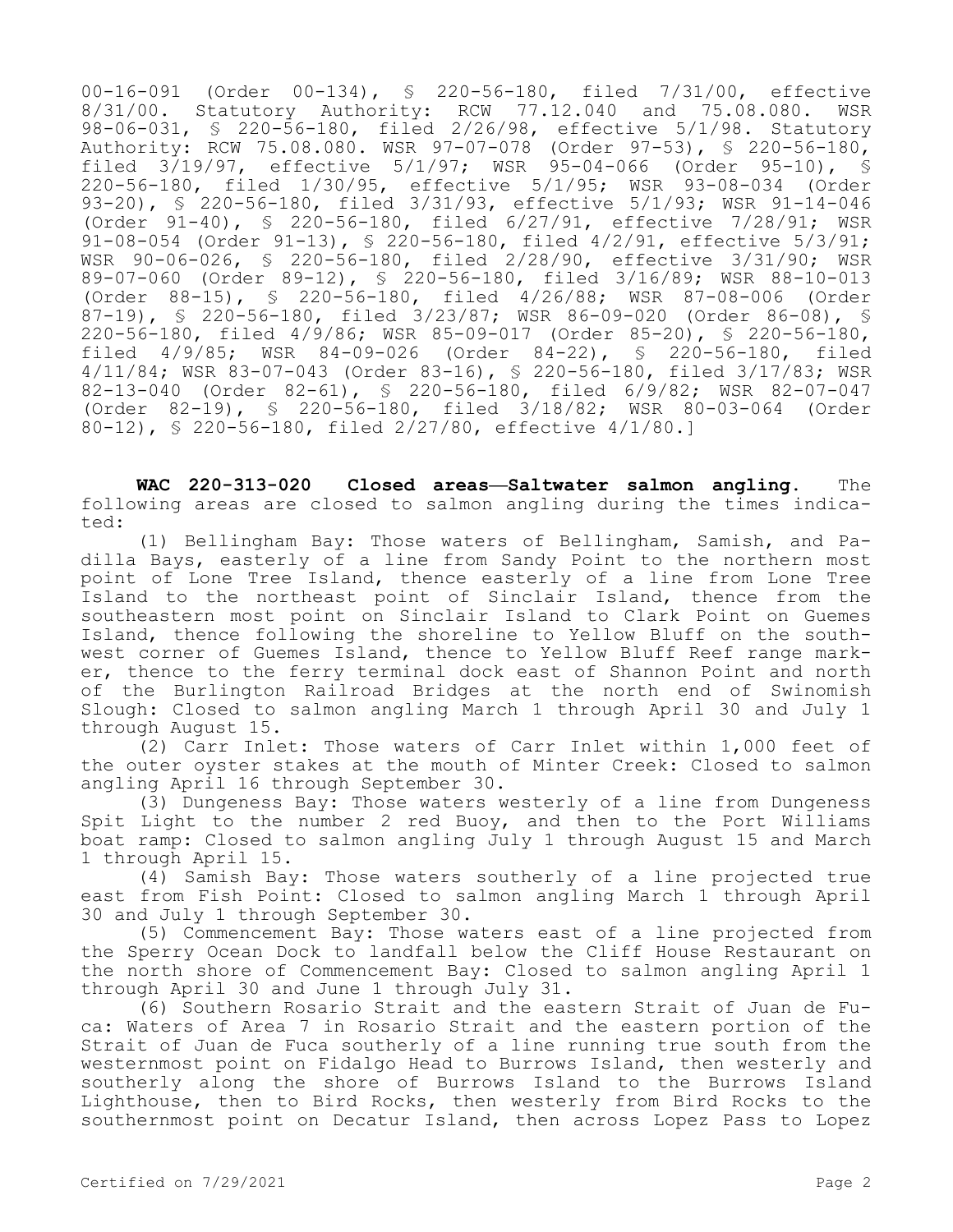Island and following the shore of Lopez Island southerly and westerly to Iceberg Point, then from Iceberg Point to Cattle Point, then southsouthwest to the Salmon Bank Buoy, and then true south from the Salmon Bank Buoy to the Area 7 boundary: Closed to salmon angling July 1 through September 30.

(7) Kydaka Point - Waters south of a line from Kydaka Point to Shipwreck Point - Closed to salmon angling June 1 through October 31.

(8) Port Angeles Harbor - Waters westerly of a line from the tip of Ediz Hook to the I.T.T. Rayonier Dock: Closed to salmon angling from July 1 through August 15.

(9) Violation of this section is an infraction, punishable under RCW 77.15.160, unless the person has harvested salmon. If the person has harvested salmon, the violation is punishable under RCW 77.15.380 Unlawful recreational fishing in the second degree—Penalty, unless the salmon are taken in the amounts or manner to constitute a violation of RCW 77.15.370 Unlawful recreational fishing in the first degree—Penalty—Criminal wildlife penalty assessment.

[Statutory Authority: RCW 77.04.012, 77.04.020, 77.04.055, 77.12.045, and 77.12.047. WSR 20-22-101 (Order 20-242), § 220-313-020, filed 11/3/20, effective 12/4/20. Statutory Authority: RCW 77.04.012, 77.04.013, 77.04.020, 77.04.055, and 77.12.047. WSR 17-16-109 (Order 17-147), § 220-313-020, filed 7/28/17, effective 8/28/17; WSR 17-05-112 (Order 17-04), recodified as § 220-313-020, filed 2/15/17, effective 3/18/17; WSR 16-17-008 (Order 16-201), § 220-56-195, filed  $8/4/16$ , effective  $9/4/16$ . Statutory Authority: RCW 77.04.012, 77.04.020, 77.04.055, 77.12.045, and 77.12.047. WSR 14-16-027 (Order 14-185), § 220-56-195, filed 7/25/14, effective 8/25/14; WSR 13-20-021 (Order 13-210), § 220-56-195, filed 9/23/13, effective 10/24/13. Statutory Authority: RCW 77.04.020, 77.12.045, and 77.12.047. WSR 12-18-006 (Order 12-190), § 220-56-195, filed 8/23/12, effective 9/23/12. Statutory Authority: RCW 77.12.047 and 77.04.020. WSR 09-15-035 (Order 09-133), § 220-56-195, filed 7/8/09, effective 8/8/09; WSR 08-15-002 (Order 08-165), § 220-56-195, filed 7/3/08, effective 8/3/08; WSR 07-16-056, § 220-56-195, filed 7/26/07, effective 8/26/07. Statutory Authority: RCW 77.12.047. WSR 05-17-007 (Order 05-168), § 220-56-195, filed 8/3/05, effective 9/3/05; WSR 04-24-030 (Order 04-306), § 220-56-195, filed 11/23/04, effective 12/24/04; WSR 02-15-097 (Order 02-158), § 220-56-195, filed 7/16/02, effective 8/16/02; WSR 01-14-001 (Order 01-107), § 220-56-195, filed 6/21/01, effective 7/22/01. Statutory Authority: 2000 c 107 § 7. WSR 00-16-091 (Order 00-134), § 220-56-195, filed 7/31/00, effective 8/31/00. Statutory Authority: RCW 75.08.080 and 77.12.040. WSR 99-15-081 (Order 99-102), § 220-56-195, filed 7/20/99, effective 8/20/99; WSR 98-15-081 (Order 98-122), § 220-56-195, filed 7/15/98, effective 8/15/98. Statutory Authority: RCW 75.08.080 and 75.12.040. WSR 97-18-035, § 220-56-195, filed 8/27/97, effective 9/27/97. Statutory Authority: RCW 75.08.080. WSR 96-11-078 (Order 96-44), § 220-56-195, filed 5/13/96, effective 6/13/96; WSR 95-12-027 (Order 95-46), § 220-56-195, filed 5/31/95, effective 7/1/95; WSR 94-14-069, § 220-56-195, filed 7/1/94, effective 8/1/94; WSR 93-14-043 (Order 93-36), § 220-56-195, filed 6/29/93, effective 7/30/93; WSR 92-11-012 (Order 92-19), § 220-56-195, filed 5/12/92, effective 6/12/92; WSR 90-06-026, § 220-56-195, filed 2/28/90, effective 3/31/90; WSR 89-07-060 (Order 89-12), § 220-56-195, filed 3/16/89; WSR 88-10-013 (Order 88-15), § 220-56-195, filed 4/26/88; WSR 87-09-066 (Order 87-16), § 220-56-195, filed 4/21/87; WSR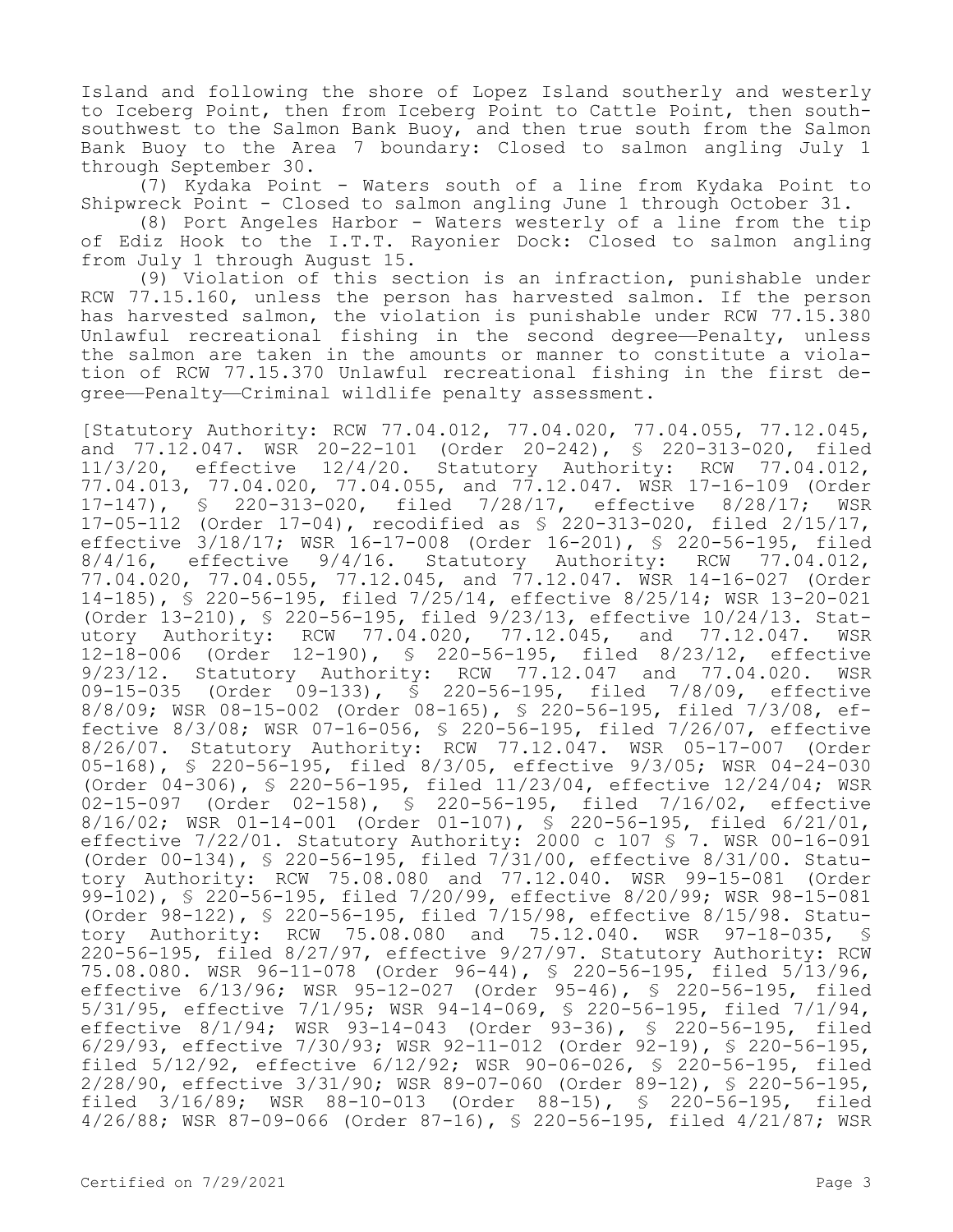86-09-020 (Order 86-08), § 220-56-195, filed 4/9/86; WSR 85-09-017 (Order 85-20), § 220-56-195, filed 4/9/85; WSR 83-07-043 (Order 83-16), § 220-56-195, filed 3/17/83; WSR 82-13-040 (Order 82-61), § 220-56-195, filed 6/9/82; WSR 80-03-064 (Order 80-12), § 220-56-195, filed 2/27/80, effective 4/1/80.]

**WAC 220-313-030 Closed areas—Pink salmon angling.** Pink only closures—None.

[Statutory Authority: RCW 77.04.012, 77.04.013, 77.04.020, 77.04.055, and 77.12.047. WSR 17-05-112 (Order 17-04), recodified as § 220-313-030, filed 2/15/17, effective 3/18/17. Statutory Authority: RCW 75.08.080. WSR 95-12-027 (Order 95-46), § 220-56-196, filed 5/31/95, effective 7/1/95; WSR 89-07-060 (Order 89-12), § 220-56-196, filed 3/16/89; WSR 84-09-026 (Order 84-22), § 220-56-196, filed 4/11/84; WSR 83-07-043 (Order 83-16), § 220-56-196, filed 3/17/83.]

**WAC 220-313-040 Closed areas—Coho salmon angling.** Coho only closures—None.

[Statutory Authority: RCW 77.04.012, 77.04.013, 77.04.020, 77.04.055, and 77.12.047. WSR 17-05-112 (Order 17-04), recodified as § 220-313-040, filed 2/15/17, effective 3/18/17. Statutory Authority: RCW 75.08.080. WSR 90-06-026, § 220-56-197, filed 2/28/90, effective 3/31/90; WSR 85-09-017 (Order 85-20), § 220-56-197, filed 4/9/85.]

**WAC 220-313-050 Closed areas—Chinook salmon angling.** Chinook only closures - None.

[Statutory Authority: RCW 77.04.012, 77.04.013, 77.04.020, 77.04.055, and 77.12.047. WSR 17-05-112 (Order 17-04), recodified as § 220-313-050, filed 2/15/17, effective 3/18/17. Statutory Authority: 2000 c 107 § 7. WSR 00-16-091 (Order 00-134), § 220-56-199, filed 7/31/00, effective 8/31/00. Statutory Authority: RCW 75.08.080 and 77.12.040. WSR 98-15-081 (Order 98-122), § 220-56-199, filed 7/15/98, effective 8/15/98. Statutory Authority: RCW 75.08.080. WSR 95-12-027 (Order 95-46), § 220-56-199, filed 5/31/95, effective 7/1/95; WSR 88-10-013 (Order 88-15), § 220-56-199, filed 4/26/88; WSR 85-09-017 (Order 85-20), § 220-56-199, filed 4/9/85.]

**WAC 220-313-060 Puget Sound salmon—Saltwater seasons and daily limits.** (1) It is unlawful to fish for or possess salmon taken by angling for personal use except from the following Puget Sound areas and during the seasons, in the quantities, and for the species designated in this section, and in the sizes as defined in WAC 220-313-010. An area is open when a daily limit is provided. Puget Sound waters west of the mouth of the Sekiu River are managed concurrent with ocean waters under WAC 220-313-070.

- (2) **Catch Record Card Area 5:**
- (a) May 1 through June 30: Closed.
- (b) Open July 1 through August 15:
- (i) Daily limit 2 salmon.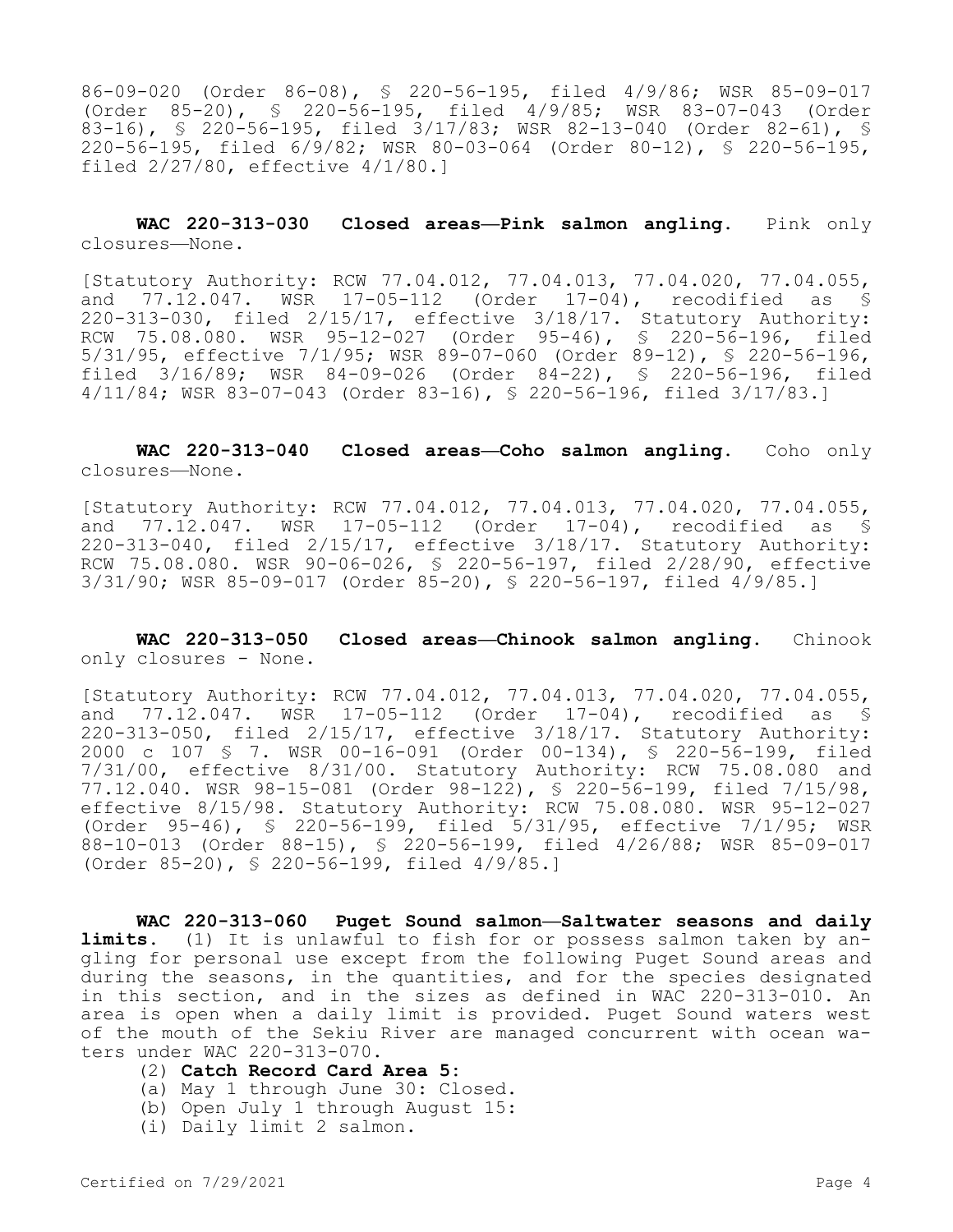(ii) Release chum, wild Chinook and wild coho. (c) Open August 16 through September 30: (i) Daily limit 2 salmon. (ii) Release chum, Chinook and wild coho. (d) October 1 through last day in February: Closed. (e) Open March 1 through April 30: (i) Daily limit 2 salmon. (ii) Release coho and wild Chinook. (3) **Catch Record Card Area 6:** (a) May 1 through June 30: Closed. (b) Waters east of a true north-south line through the Number 2 Buoy immediately east of Ediz Hook: (i) Open July 1 through August 15. (ii) Daily limit 2 salmon. (iii) Release chum, Chinook and wild coho. (c) Waters of Port Angeles Harbor west of a line from the tip of Ediz Hook to the ITT Rayonier Dock: (i) Open July 1 through August 15. (ii) Daily limit 2 salmon. (iii) Release chum, wild Chinook and wild coho. (d) Open August 16 through September 30: (i) Daily limit 2 salmon. (ii) Release chum, Chinook and wild coho. (e) October 1 through April 30: Closed except in Dungeness Bay as described in this section. (f) Waters of Dungeness Bay inside a line from Dungeness Spit Lighthouse to the Number 2 Red Buoy, and then to the Port Williams Boat Ramp are closed except: (i) Open October 1 through October 31. (ii) Daily limit 2 hatchery coho only. (4) **Catch Record Card Area 7:** (a) May 1 through June 30: Closed. (b) Open July 1 through July 31: (i) Daily limit 2 salmon; up to 1 may be a hatchery Chinook. (ii) Release chum, wild coho, and wild Chinook. (iii) Closed to salmon fishing in the Southern Rosario Strait and Eastern Strait of Juan de Fuca closure area described in WAC 220-313-020(7). (c) Open August 1 through September 30: (i) Daily limit 2 salmon. (ii) Release chum, Chinook, and wild coho. (d) October 1 through April 30: Closed. (e) Closed to salmon fishing in Samish Bay area described in WAC 220-313-020(7). (f) Waters of Bellingham Bay described in WAC 220-313-020(1): (i) July 1 through August 15: Closed. (ii) Open August 16 through September 30: Daily limit 4 salmon; up to 2 may be Chinook salmon. (iii) October 1 through April 30: Closed. (5) **Catch Record Card Area 8-1:** (a) May 1 through July 31: Closed. (b) Open August 1 through September 19: (i) Daily limit 2 salmon. (ii) Release Chinook and chum. (c) September 20 through April 30: Closed. (6) **Catch Record Card Area 8-2:**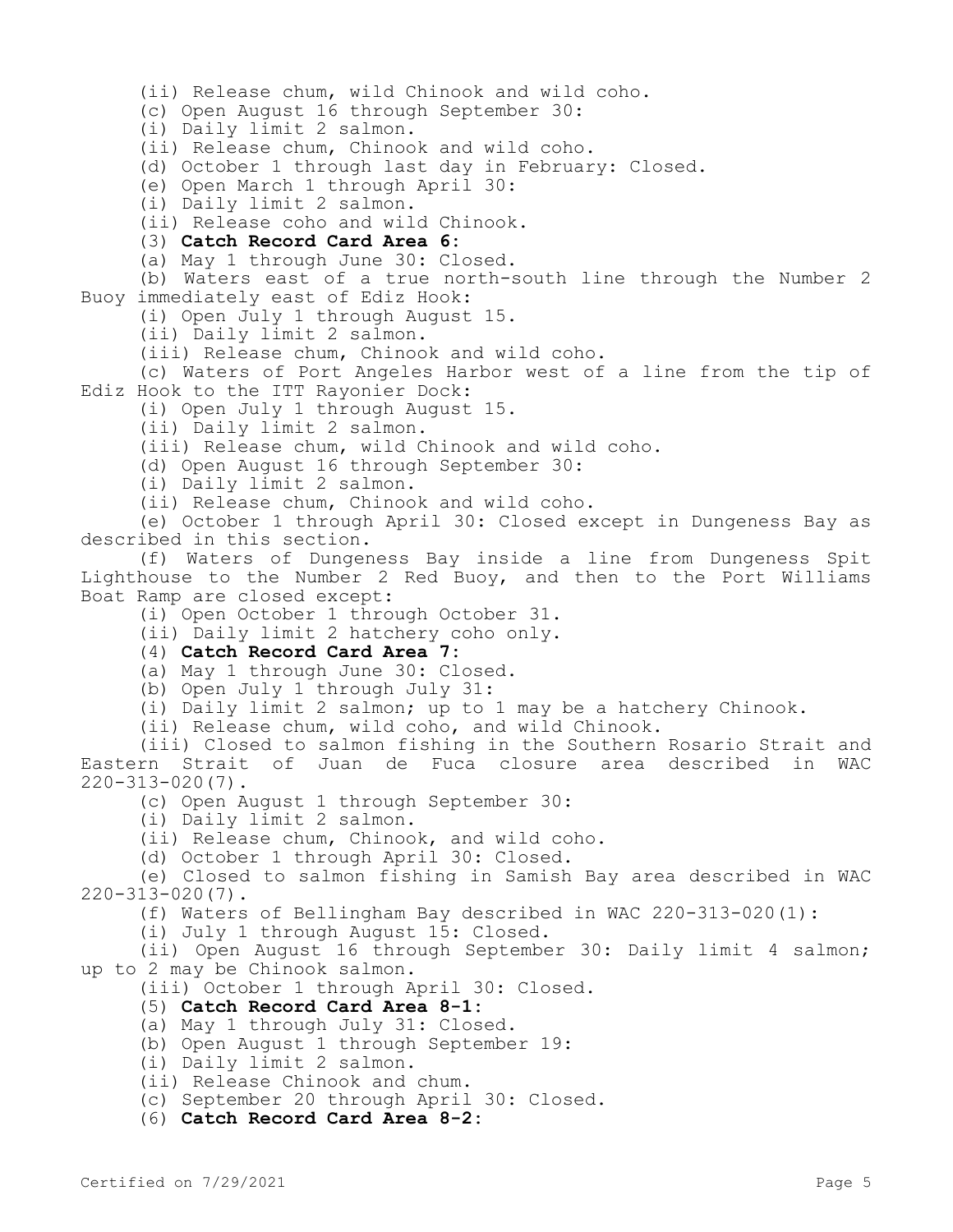(a) May 1 through August 13: Closed, except waters described in this subsection.

(b) Waters west of Tulalip Bay and within 2,000 feet of shore from the pilings at Old Bower's Resort to a fishing boundary marker approximately 1.4 miles northwest of Hermosa Point:

(i) Open May 28 through September 6; only from Friday through 11:59 a.m. the following Monday of each week. Daily limit 2 salmon.

(ii) Open September 11 through September 26; only from Saturdays through Sundays of each week. Daily limit 2 salmon.

(c) Waters from the Mukilteo fishing pier west south west of the Clinton Ferry Dock. Open August 14 through September 19:

(i) Daily limit 2 salmon.

(ii) Release Chinook, chum, and wild coho.

- (7) **Catch Record Card Area 9:**
- (a) May 1 through July 15: Closed.
- (b) Open July 16 through August 15:

(i) Daily limit 2 salmon; up to 1 may be a hatchery Chinook salmon.

(ii) Release chum, wild coho, and wild Chinook.

(iii) Waters south of a line from Foulweather Bluff to Olele Point: Closed.

(c) Open August 16 through September 30:

(i) Daily limit 2 salmon.

(ii) Release Chinook, chum, and wild coho.

- (d) October 1 through April 30: Closed.
- (e) Edmonds Fishing Pier:

(i) Open October 1 through July 31: Daily limit 2 salmon; up to 1 may be a Chinook salmon.

(ii) Open August 1 through September 30:

- (A) Daily limit 2 salmon; up to 1 may be a Chinook salmon.
- (B) Release chum.
- (8) **Catch Record Card Area 10:**
- (a) May 1 through June 15: Closed.
- (b) Open June 16 through July 15:
- (i) Daily limit 2 salmon.
- (ii) Release Chinook and chum.
- (c) Open July 16 through August 31:

(i) Daily limit 2 salmon; up to 1 may be a hatchery Chinook sal-

mon.

- (ii) Release chum and wild Chinook.
- (d) Open September 1 through October 31:
- (i) Daily limit 2 salmon.
- (ii) Release Chinook and chum.
- (e) November 1 through December 31: Closed.
- (f) Open January 1 through March 31.
- (i) Daily limit 2 salmon.
- (ii) Release wild Chinook.
- (g) April 1 through April 30: Closed.

(h) Waters of Shilshole Bay southeast of a line from Meadow Point to West Point: Closed July 1 through August 31.

(i) West Elliot Bay: Waters of Elliott Bay between a line from West Point to Alki Point and a line from Duwamish Head to Pier 91.

- (i) May 1 through June 15: Closed.
- (ii) Open June 16 through June 30:
- (A) Daily limit 2 salmon.
- (B) Release chum, and Chinook.
- (iii) July 1 through August 19: Closed.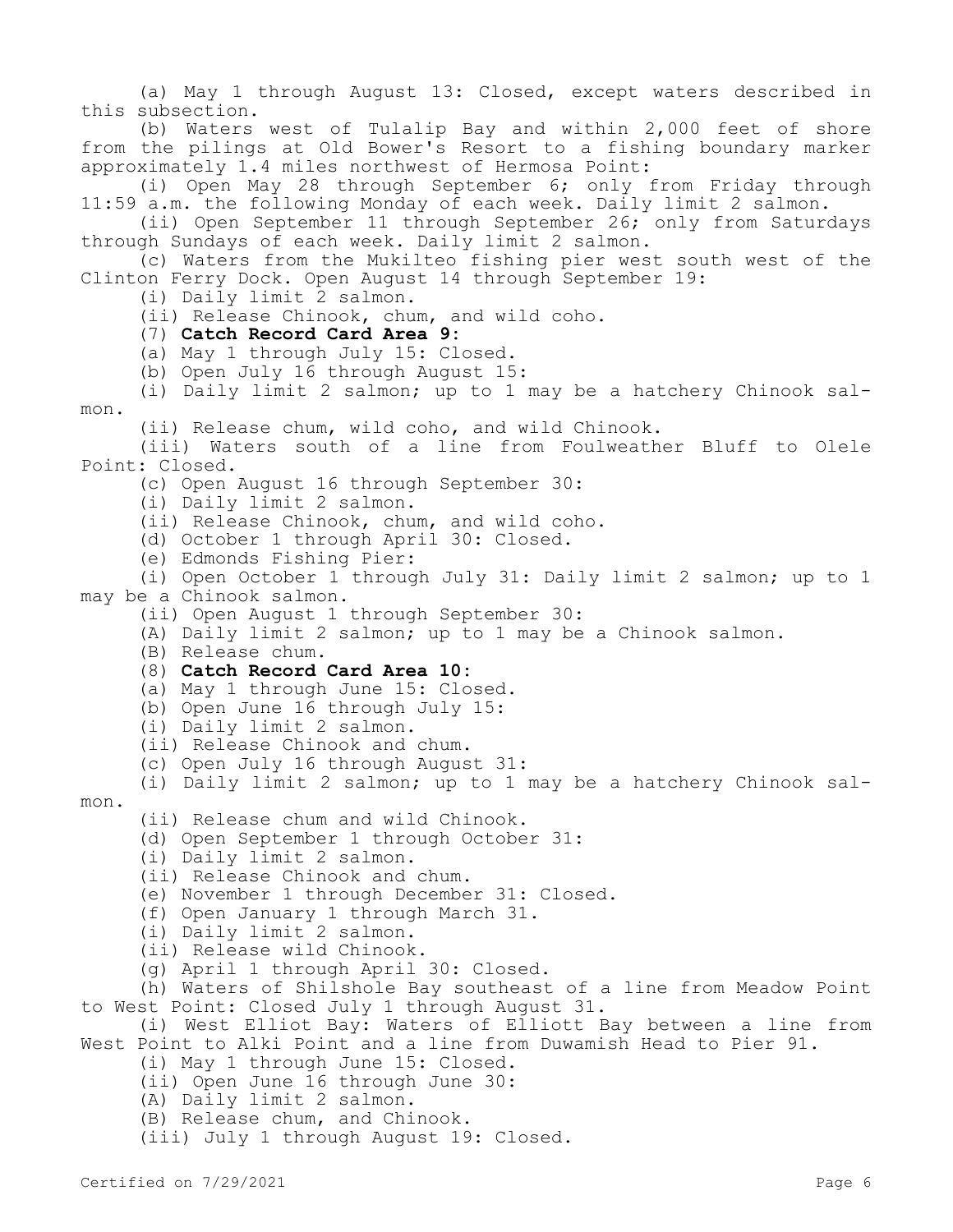(iv) Open August 20 through August 31: (A) Daily limit 2 salmon. (B) Release Chinook and chum. (v) Open September 1 through October 31: (A) Daily limit 2 salmon. (B) Release Chinook and chum. (vi) November 1 through December 31: Closed. (vii) Open January 1 through March 31: (A) Daily limit 2 salmon. (B) Release wild Chinook. (viii) April 1 through April 30: Closed. (j) East Elliot Bay: Waters of Elliott Bay between a line from Duwamish Head to Pier 91 up to the mouth of the Duwamish River including Harbor Island (Duwamish Waterways). (i) May 1 through May 31: Closed. (ii) Open June 1 through June 30: (A) Daily limit 2. (B) Release chum and Chinook. (iii) July 1 through August 19: Closed. (iv) Open August 20 through August 31: (A) Daily limit 2 salmon. (B) Release Chinook and chum. (v) Open September 1 through October 31: (A) Daily limit of 2 salmon. (B) Release Chinook and chum. (vi) November 1 through December 31: Closed. (vii) Open January 1 through March 31. (A) Daily limit 2 salmon. (B) Release wild Chinook. (viii) April 1 through April 30: Closed. (k) Waters of Sinclair Inlet and Port Orchard south of the Manette Bridge in Bremerton, south of a line true west from Battle Point, and west of a line drawn true south from Point White: (i) Open June 16 through July 15: (A) Daily limit 2 salmon. (B) Release Chinook and chum. (ii) Open July 16 through September 30: (A) Daily limit 3 salmon. (B) Release chum and wild Chinook. (iii) Open October 1 through October 31: (A) Daily limit 2 salmon. (B) Release Chinook and chum. (iv) November 1 through December 31: Closed. (v) Open January 1 through March 31. (A) Daily limit 2 salmon. (B) Release wild Chinook. (vi) April 1 through April 30: Closed. (l) Waters of Agate Pass west of a line from Point Monroe to Indianola and east of a line from Point Bolin to Battle Point: Fly fishing only, lead core lines prohibited, and catch and release from January 1 through January 31. April 1 through April 30: Closed. (m) Elliott Bay Fishing Pier at Terminal 86, Seacrest Pier, Waterman Pier, Bremerton Boardwalk, and Illahee State Park Pier, open year-round:

(i) Daily limit 2 salmon; up to 1 may be a Chinook salmon.

(ii) Release chum.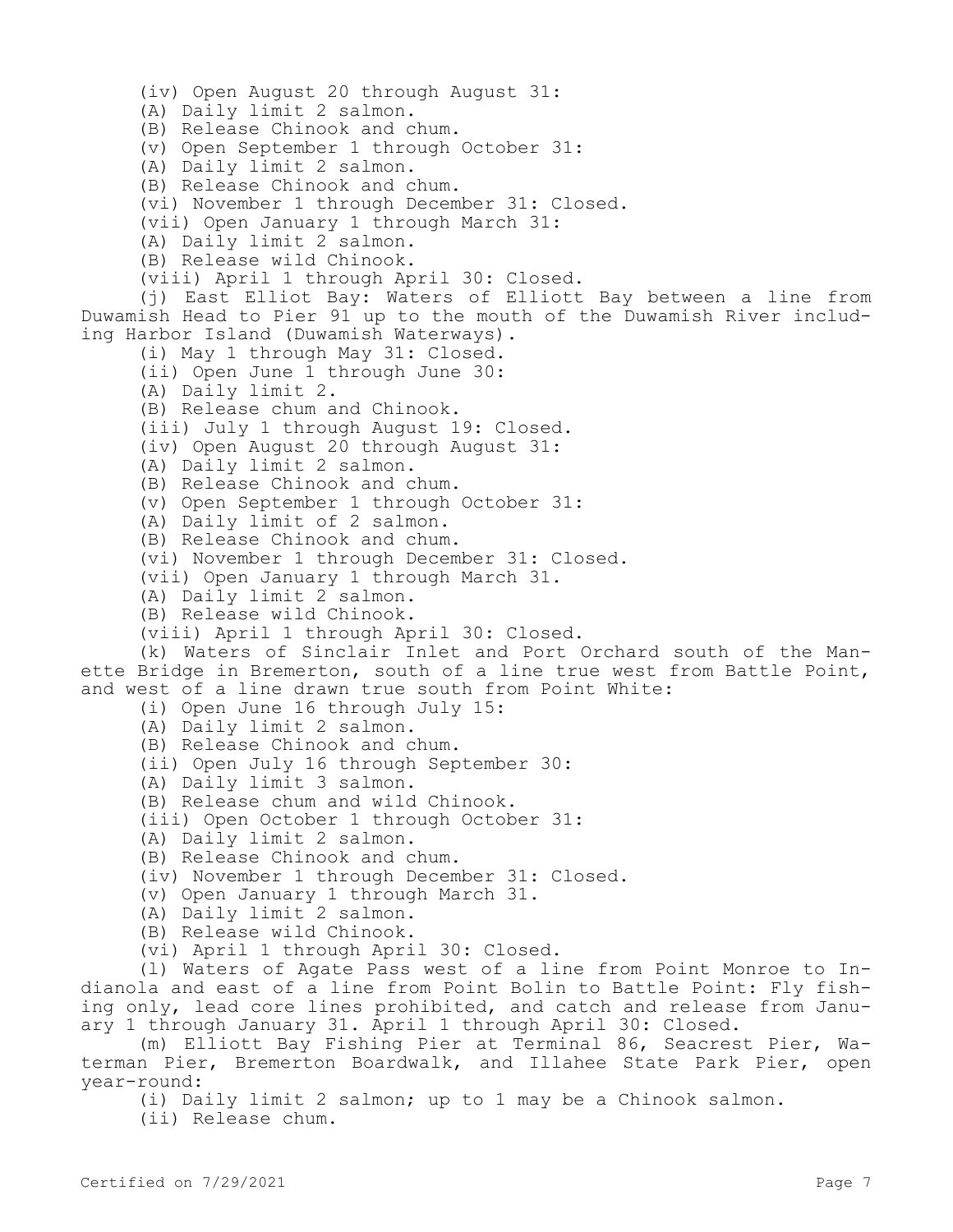(n) Duwamish Waterway downstream from an east-west line projected through southernmost tip of Harbor Island to a line extending from Jack Block Park through the northernmost tip of Harbor Island extending to shore northeast of the North Waterway (47°35.47'N, 122°20.58'W), from July 1 through October 31 night closure, anti-snagging rule, and only fish hooked inside the mouth may be retained.

(o) Free-flowing freshwaters are closed downstream of the mouth at Gorst Creek, Blackjack Creek, Chico Creek, Curley Creek, Grovers Creek from July 1 through December 31.

(9) **Catch Record Card Area 11:**

(a) May 1 through June 15: Closed.

(b) Open June 16 through September 30:

(i) Daily limit 2 salmon; up to 1 may be a hatchery Chinook.

(ii) Release wild Chinook.

(c) Open October 1 through October 31:

(i) Daily limit 2 salmon.

(ii) Release Chinook and chum.

(d) Open November 1 through December 31:

(i) Daily limit 2 salmon.

(ii) Release coho, chum, and wild Chinook.

(e) January 1 through April 30: Closed.

(f) Waters of Commencement Bay east of a line from the Cliff House Restaurant to the Sperry Ocean Dock: June 1 through July 31 and April 1 through April 30: Closed.

(g) Dash Point Dock, Les Davis Pier, Des Moines Pier, Redondo Pier, and Point Defiance Boathouse Dock:

(i) Open year-round.

(ii) Daily limit 2 salmon; up to 1 may be a Chinook salmon.

(iii) Release chum.

## (10) **Catch Record Card Area 12:**

(a) May 1 through June 30: Closed.

(b) Open July 1 through September 30:

(i) Daily limit 4 salmon.

(ii) Release chum and wild Chinook.

(c) Open October 1 through October 15:

(i) Daily limit 4 salmon.

(ii) Release chum and Chinook.

(d) Open October 16 through November 30:

(i) Daily limit 4 salmon.

(ii) Release Chinook.

(e) December 1 through April 30: Closed.

(f) In waters south of Ayock Point including waters within a 2,000-foot arc seaward of yellow buoys at the mouth of Finch Creek at Hoodsport Salmon Hatchery:

(i) May 1 through June 30: Closed.

(ii) Open July 1 through September 30:

(A) Daily limit 4 salmon.

(B) Release chum and wild Chinook.

(iii) Open October 1 through October 15:

(A) Daily limit 4 salmon.

(B) Release chum and Chinook.

(iv) Open October 16 through November 30:

(A) Daily limit 4 salmon.

(B) Release Chinook.

(v) December 1 through April 30: Closed.

(vi) It is unlawful to fish for or possess salmon taken from these waters from one hour after sunset to one hour before sunrise.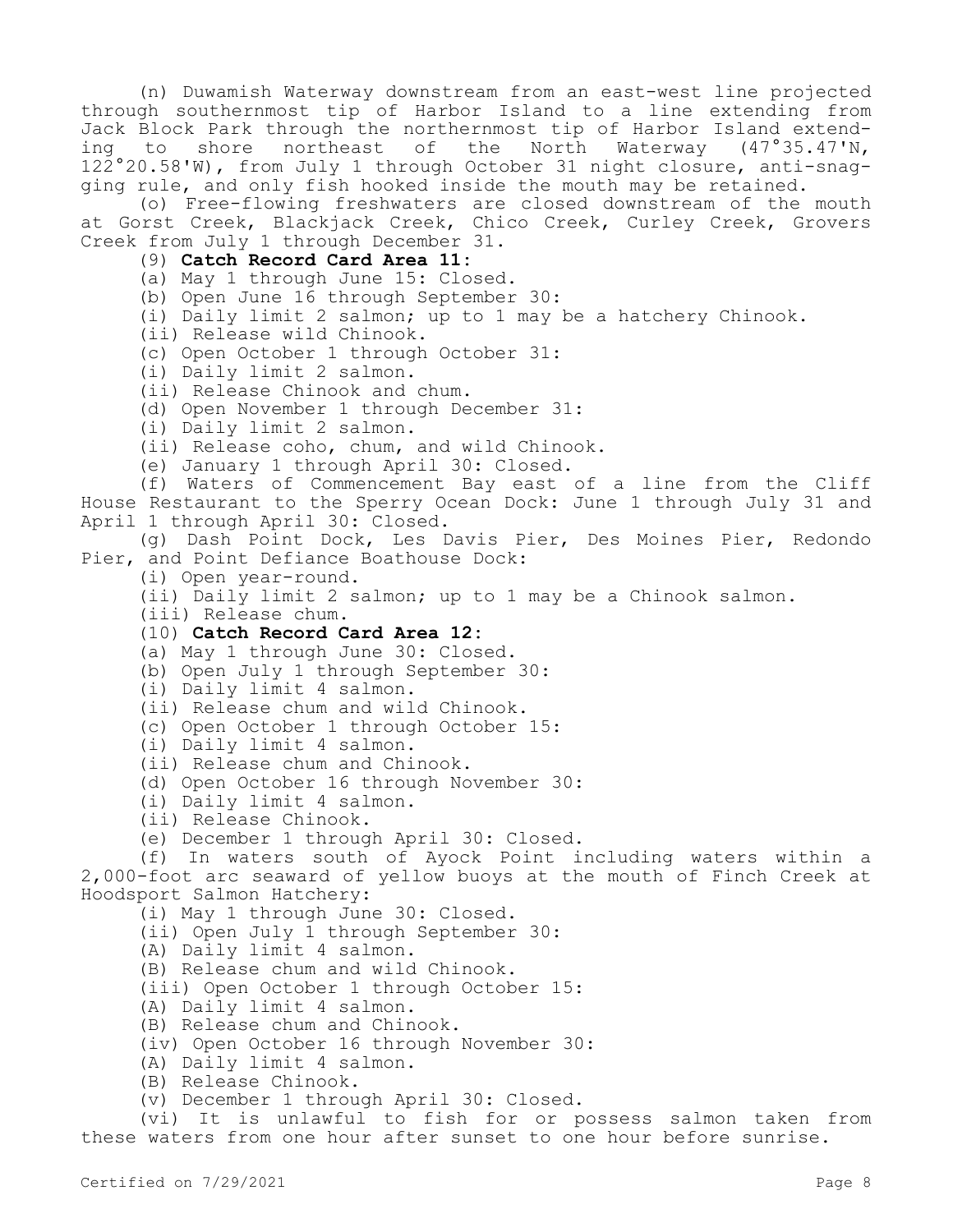(vii) Those waters of Hood Canal inshore of the 2 yellow buoy markers to the mouth of Finch Creek, waters within the channel created by Finch Creek on exposed tideland and fishing from any Hoodsport Hatchery structure are closed except to persons with disabilities who permanently use a wheelchair and who have a designated harvester card may fish from the ADA–access site at the Hoodsport Salmon Hatchery, as long as persons follow all applicable department rules.

(g) In waters north of Ayock Point except waters north of a true east line from the mouth of Turner Creek to the Toandos Peninsula:

(i) May 1 through July 10: Closed.

(ii) Open July 11 through September 30:

(A) Daily limit 4 salmon.

(B) Release chum and Chinook.

(iii) Open October 1 through October 15:

(A) Daily limit 4 salmon.

(B) Release chum and Chinook.

(iv) Open October 16 through November 30:

(A) Daily limit 4 salmon.

(B) Release Chinook.

(v) December 1 through April 30: Closed.

(h) September 16 through December 31: Waters north of a line true east from Broad Spit: Closed.

(i) July 1 through October 15: Free-flowing freshwater is closed to all fishing downstream of the mouth of the Dewatto, Dosewallips, Duckabush, Hamma Hamma, and Skokomish rivers.

## (11) **Catch Record Card Area 13:**

(a) Open May 1 through June 30:

(i) Daily limit 2 salmon.

(ii) Release chum, wild Chinook, and wild coho.

(b) Open July 1 through September 30:

(i) Daily limit 2 salmon.

(ii) Release chum, wild Chinook, and wild coho.

(iii) Chinook minimum length 20 inches.

(c) Open October 1 through April 30:

(i) Daily limit 2 salmon.

(ii) Release chum, wild Chinook, and wild coho.

(d) Waters at the mouth of Minter Creek within 1,000 feet of the outer oyster stakes: April 16 through September 15: Closed.

(e) Waters of Budd Inlet south of the Fourth Avenue Bridge: Closed.

(f) Contiguous waters north of the Fourth Avenue Bridge and south of a line from the northwest corner of the Thriftway Market building and a point 100 yards north of the railroad bridge on the western shore: July 16 through October 31: Closed.

(g) Waters north of the Thriftway Market-railroad bridge line and south of a line projected due west from the KGY radio tower: July 16 through October 31: Night closure and anti-snagging rule.

(h) Fox Island Public Fishing Pier:

(i) Open May 1 through June 30:

(A) Daily limit 2 salmon; up to 1 may be a Chinook salmon.

(B) Release chum.

(ii) Open July 1 through September 30:

(A) Daily limit 2 salmon; up to 1 may be a Chinook salmon.

(B) Chinook minimum length 20 inches.

(C) Release chum.

(iii) Open October 1 through April 30:

(A) Daily limit 2 salmon; up to 1 may be a Chinook salmon.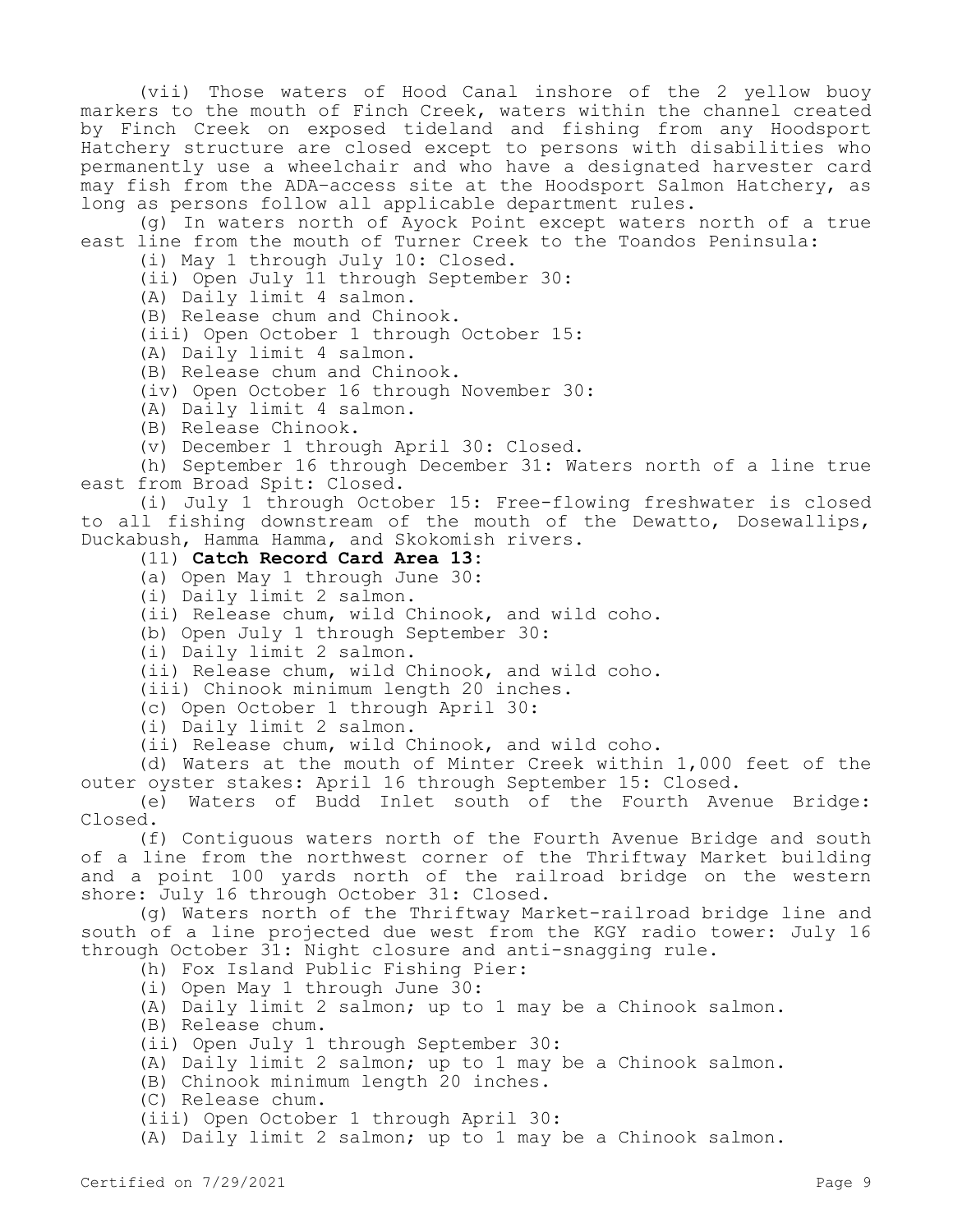(B) Release chum.

(12) A violation of this section is an infraction, punishable under RCW 77.15.160, unless the person has harvested salmon. If the person has harvested salmon, the violation is punishable under RCW 77.15.380, Unlawful recreational fishing in the second degree—Penalty, unless the salmon are taken in the amounts or manner to constitute a violation of RCW 77.15.370, Unlawful recreational fishing in the first degree—Penalty.

[Statutory Authority: RCW 77.04.012, 77.04.020, 77.04.055, and 77.12.047. WSR 21-14-067 (Order 21-95), § 220-313-060, filed 7/2/21, effective 8/2/21; WSR 20-14-052 (Order 20-97), § 220-313-060, filed 6/25/20, effective 7/26/20. Statutory Authority: RCW 77.04.012, 77.04.013, 77.04.020, 77.04.055, and 77.12.047. WSR 19-15-050 (Order 19-139), § 220-313-060, filed 7/12/19, effective 8/12/19; WSR 18-15-065 (Order 18-163), § 220-313-060, filed 7/16/18, effective 8/16/18; WSR 17-16-109 (Order 17-147), § 220-313-060, filed 7/28/17, effective 8/28/17; WSR 17-05-112 (Order 17-04), amended and recodified as § 220-313-060, filed 2/15/17, effective 3/18/17; WSR 16-17-008 (Order 16-201), § 232-28-621, filed 8/4/16, effective 9/4/16; WSR 15-13-081 (Order 15-177), § 232-28-621, filed 6/12/15, effective 7/13/15. Statutory Authority: RCW 77.04.012, 77.04.020, 77.04.055, 77.12.045, and 77.12.047. WSR 14-16-027 (Order 14-185), § 232-28-621, filed 7/25/14, effective 8/25/14; WSR 13-20-021 (Order 13-210), § 232-28-621, filed 9/23/13, effective 10/24/13. Statutory Authority: RCW 77.04.020, 77.12.045, and 77.12.047. WSR 12-18-006 (Order 12-190), § 232-28-621, filed 8/23/12, effective 9/23/12; WSR 11-21-038 (Order 11-273), § 232-28-621, filed 10/11/11, effective 11/11/11; WSR 10-12-062 (Order 10-137), § 232-28-621, filed 5/27/10, effective 6/27/10. Statutory Authority: RCW 77.12.047 and 77.04.020. WSR 09-15-035 (Order 09-133), § 232-28-621, filed 7/8/09, effective 8/8/09; WSR 08-15-002 (Order 08-165), § 232-28-621, filed 7/3/08, effective 8/3/08; WSR 07-16-056, § 232-28-621, filed 7/26/07, effective 8/26/07. Statutory Authority: RCW 77.12.047. WSR 06-16-096 (Order 06-174), § 232-28-621, filed 7/31/06, effective 8/31/06; WSR 05-17-007 (Order 05-168), § 232-28-621, filed 8/3/05, effective 9/3/05; WSR 04-16-006 (Order 04-182), § 232-28-621, filed 7/22/04, effective 8/22/04; WSR 03-16-109 (Order 03-182), § 232-28-621, filed 8/6/03, effective 9/6/03; WSR 03-05-057 (Order 03-24), § 232-28-621, filed 2/14/03, effective 5/1/03; WSR 02-15-097 (Order 02-158), § 232-28-621, filed 7/16/02, effective 8/16/02; WSR 02-08-048 (Order 02-53), § 232-28-621, filed 3/29/02, effective 5/1/02; WSR 01-14-001 (Order 01-107), § 232-28-621, filed 6/21/01, effective 7/22/01. Statutory Authority: 2000 c 107 § 7. WSR 00-16-091 (Order 00-134), amended and recodified as § 232-28-621, filed 7/31/00, effective 8/31/00. Statutory Authority: RCW 75.08.080. WSR 00-01-103 (Order 99-215), § 220-56-191, filed 12/16/99, effective 1/16/00. Statutory Authority: RCW 75.08.080 and 77.12.040. WSR 99-15-081 (Order 99-102), § 220-56-191, filed<br>7/20/99, effective 8/20/99; WSR 98-15-081 (Order 98-122), § 7/20/99, effective 8/20/99; WSR 98-15-081 (Order 98-122), § 220-56-191, filed 7/15/98, effective 8/15/98; WSR 98-06-031, § 220-56-191, filed 2/26/98, effective 5/1/98. Statutory Authority: RCW 75.08.080 and 75.12.040. WSR 97-18-035, § 220-56-191, filed 8/27/97, effective 9/27/97. Statutory Authority: RCW 75.08.080. WSR 96-11-078 (Order 96-44), § 220-56-191, filed 5/13/96, effective 6/13/96; WSR 95-12-027 (Order 95-46), § 220-56-191, filed 5/31/95, effective 7/1/95; WSR 94-14-069, § 220-56-191, filed 7/1/94, effective 8/1/94;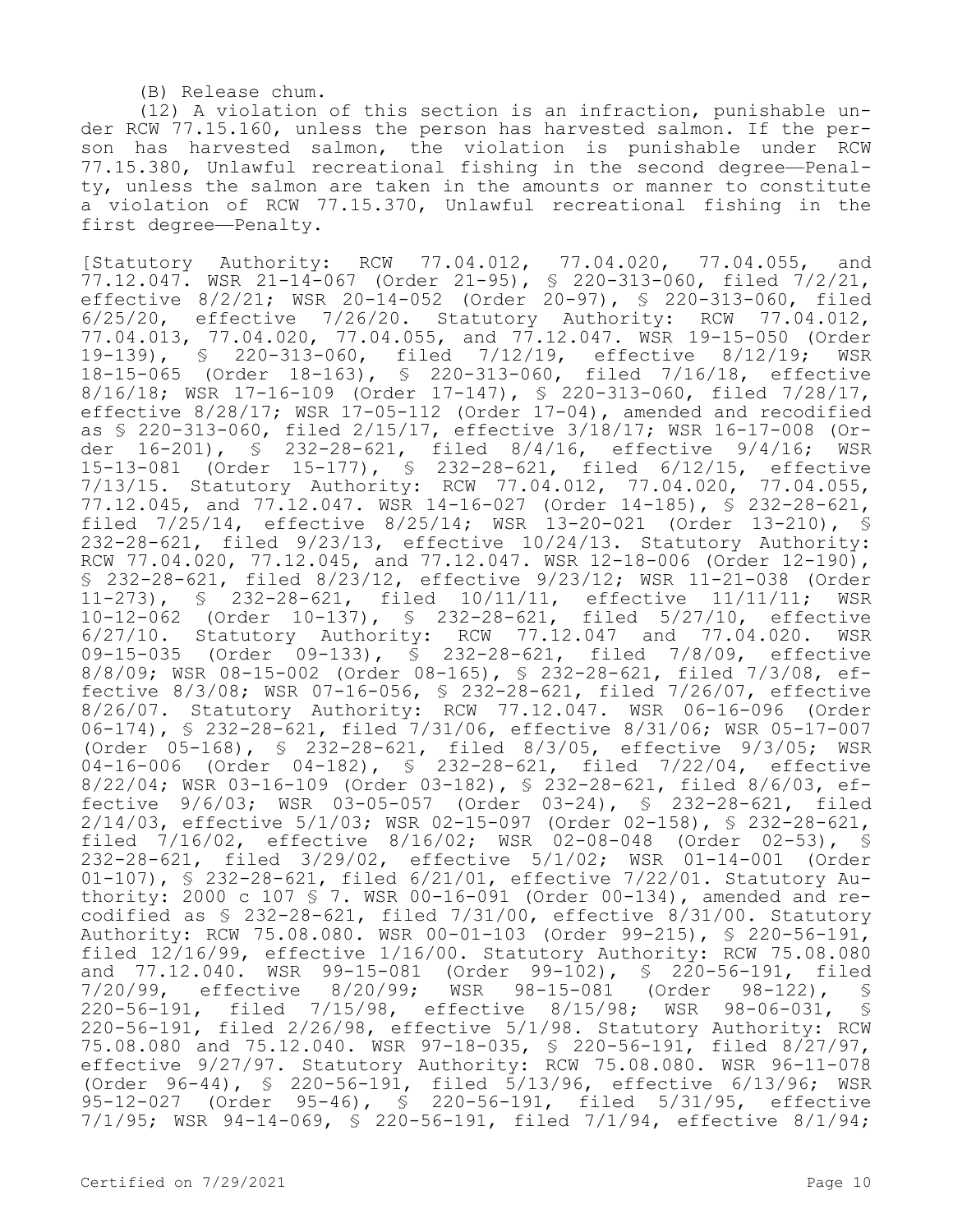WSR 93-14-043 (Order 93-36), § 220-56-191, filed 6/29/93, effective 7/30/93.]

**WAC 220-313-070 Coastal salmon—Saltwater seasons and daily limits.** It is unlawful to take, fish for, or possess salmon taken by angling for personal use except from the following coastal areas, during the following seasons, in the quantities and the sizes provided for in WAC 220-313-010, and for the species designated in this section. An area is open when a daily limit is provided:

(1) **Willapa Bay (Catch Record Card Area 2-1):**

(a) Open concurrent with Area 2 as specified in WAC 220-313-075; otherwise closed, except as described in (b) of this subsection.

(b) Open August 1 through January 31:

(i) Daily limit 6 salmon; up to 2 may be adult salmon.

(ii) Release wild Chinook and wild coho.

(iii) Beginning August 1, the Willapa Bay Control Zone is open. The Willapa Bay Control Zone area is defined as waters east of a line drawn from Leadbetter Point (46°39.20'N, 124°3.516'W) due west to 46°39.20'N, 124°5.3'W then due north to the westerly most landfall on Cape Shoalwater (46°44.66'N, 124°5.3'W) and west from a line drawn from Leadbetter Point (46°39.20'N, 124°3.516'W) through green marker 11 to landfall.

(iv) Anglers in possession of a valid two-pole endorsement may use up to two lines while fishing.

(v) Waters north of a line from Toke Point channel marker 3 easterly through Willapa Harbor channel marker 13 (green) then, northeasterly to the power transmission pole located at 46°43.19'N, 123°50.83'W are closed August 1 through September 30.

(2) **Grays Harbor (Catch Record Card Area 2-2 east of the Buoy 13 line):**

(a) May 1 through July 31: Closed.

(b) Humptulips North Bay Fishery is defined as northerly of a line running from the south end of the eastern jetty at Ocean Shores Marina, then to a fishing boundary marker on Sand Island (46°57.52'N,<br>124°03.36'W) then to the Tripod Station located at 46°59.12'N, 124°03.36'W) then to the Tripod Station located at 124°00.72'W on Brackenridge Bluff. Open August 1 through September 23:

(i) Daily limit 1 salmon.

(ii) Release wild Chinook and wild coho.

(c) East Grays Harbor Fishery is defined as easterly of a projected line from the mouth of Johns River (Highway 105 bridge) to the Tripod Station on Brackenridge Bluff (46°59.12'N, 124°00.72'W) through channel marker 27 (green).

(i) Open October 1 through November 30:

(A) Daily limit 1 salmon.

(B) Release Chinook.

(ii) Waters south of a line running from the south end of the eastern jetty at Ocean Shores Marina to the fishing boundary marker on Sand Island (46°57.52'N, 124°03.36'W) to the Tripod Station on Brackenridge Bluff (46°59.12'N, 124°00.72'W) and waters west of a line running from the Tripod Station on Brackenridge Bluff (46°59.12'N, 124°00.72'W) through channel marker 27 (green) to the mouth of Johns River (Highway 105 Bridge): Closed.

(d) Notwithstanding the provisions of this subsection, the Westport Boat Basin and Ocean Shores Boat Basin are open only August 16 through January 31: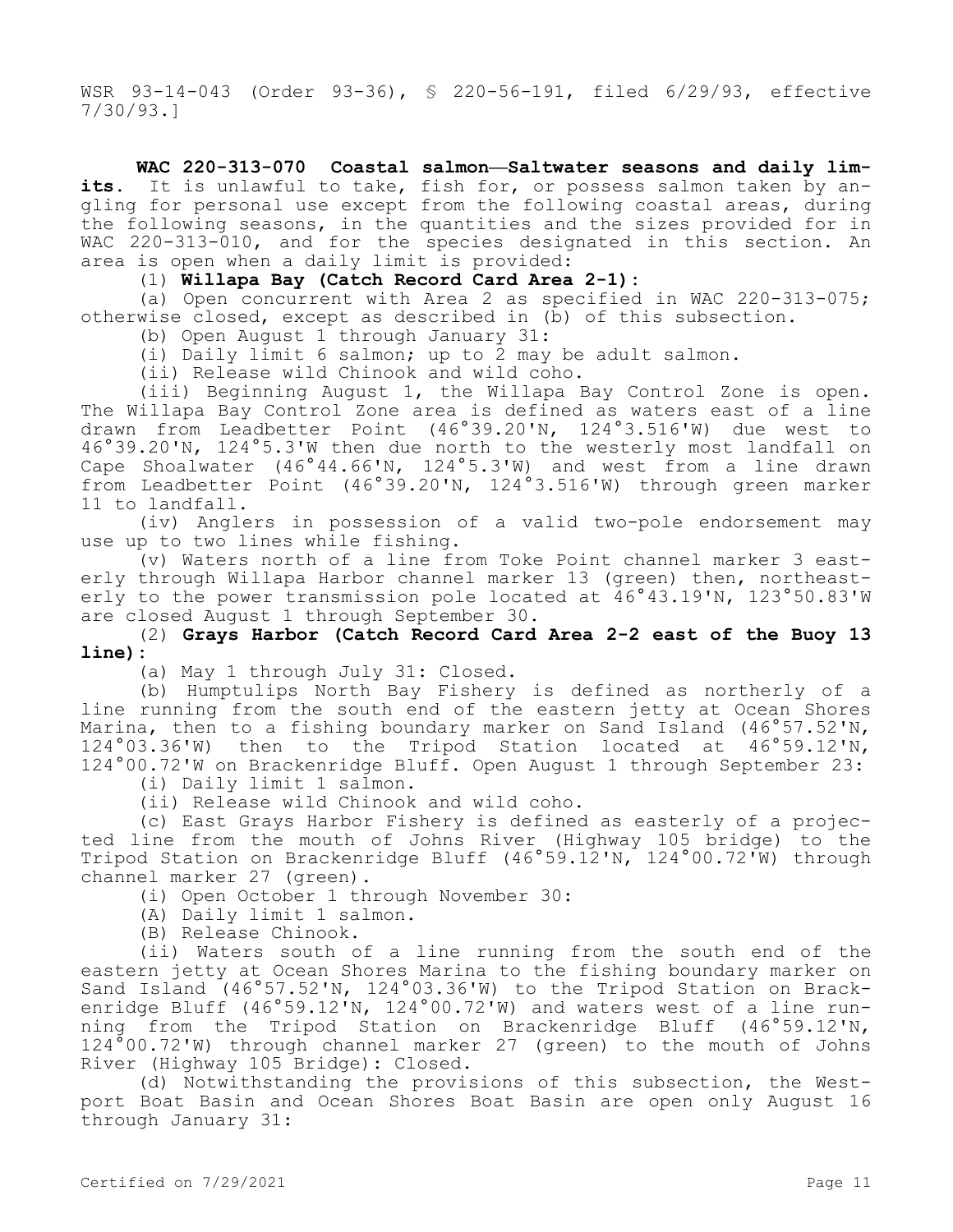(i) Daily limit 6 salmon; up to 4 may be adult salmon.

(ii) Release Chinook.

(iii) Night closure and anti-snagging rule in effect.

(3) **Grays Harbor (Catch Record Card Area 2-2 west of the Buoy 13 line):** Closed, except open concurrent with openings of the Grays Harbor Control Zone as specified in WAC 220-313-075.

(4) A violation of this section is an infraction, punishable under RCW 77.15.160, unless the person has harvested salmon. If the person has harvested salmon, the violation is punishable under RCW 77.15.380 Unlawful recreational fishing in the second degree—Penalty, unless the salmon are taken in the amounts or manner to constitute a violation of RCW 77.15.370 Unlawful recreational fishing in the first degree—Penalty—Criminal wildlife penalty assessment.

[Statutory Authority: RCW 77.04.012, 77.04.020, 77.04.055, and 77.12.047. WSR 21-14-067 (Order 21-95), § 220-313-070, filed 7/2/21, effective 8/2/21. Statutory Authority: RCW 77.04.012, 77.04.020, 77.04.055, 77.12.045, and 77.12.047. WSR 20-22-101 (Order 20-242), § 220-313-070, filed 11/3/20, effective 12/4/20. Statutory Authority: RCW 77.04.012, 77.04.020, 77.04.055, and 77.12.047. WSR 20-14-052 (Order 20-97), § 220-313-070, filed 6/25/20, effective 7/26/20. Statutory Authority: RCW 77.04.012, 77.04.013, 77.04.020, 77.04.055, and 77.12.047. WSR 19-15-050 (Order 19-139), § 220-313-070, filed 7/12/19, effective 8/12/19; WSR 18-15-065 (Order 18-163), § 220-313-070, filed 7/16/18, effective 8/16/18. Statutory Authority: RCW 77.04.012, 77.04.013, 77.04.020, 77.04.055, 77.12.045, and 77.12.047. WSR 17-19-009 (Order 17-230), § 220-313-070, filed 9/7/17, effective 10/8/17. Statutory Authority: RCW 77.04.012, 77.04.013, 77.04.020, 77.04.055, and 77.12.047. WSR 17-05-112 (Order 17-04), amended and recodified as § 220-313-070, filed 2/15/17, effective 3/18/17; WSR 16-14-038 (Order 16-158), § 232-28-620, filed 6/28/16, effective 7/29/16; WSR 15-13-081 (Order 15-177), § 232-28-620, filed 6/12/15, effective 7/13/15. Statutory Authority: RCW 77.04.012, 77.04.020, 77.04.055, 77.12.045, and 77.12.047. WSR 14-16-027 (Order 14-185), § 232-28-620, filed 7/25/14, effective 8/25/14; WSR 13-20-021 (Order 13-210), § 232-28-620, filed 9/23/13, effective 10/24/13. Statutory Authority: RCW 77.04.020, 77.12.045, and 77.12.047. WSR 12-18-006 (Order 12-190), § 232-28-620, filed 8/23/12, effective 9/23/12; WSR 11-21-038 (Order 11-273), § 232-28-620, filed 10/11/11, effective 11/11/11; WSR 10-12-061 (Order 09-108), § 232-28-620, filed 5/27/10, effective 6/27/10. Statutory Authority: RCW 77.12.047 and 77.04.020. WSR 09-15-035 (Order 09-133), § 232-28-620, filed 7/8/09, effective 8/8/09; WSR 08-15-002 (Order 08-165), § 232-28-620, filed 7/3/08, effective 8/3/08; WSR 07-16-056, § 232-28-620, filed 7/26/07, effective 8/26/07. Statutory Authority: RCW 77.12.047. WSR 06-16-096 (Order 06-174), § 232-28-620, filed 7/31/06, effective 8/31/06; WSR 05-17-007 (Order 05-168), § 232-28-620, filed 8/3/05, effective 9/3/05; WSR 04-16-006 (Order 04-182), § 232-28-620, filed 7/22/04, effective 8/22/04; WSR 03-16-109 (Order 03-182), § 232-28-620, filed 8/6/03, effective 9/6/03; WSR 02-15-097 (Order 02-158), § 232-28-620, filed 7/16/02, effective 8/16/02; WSR 01-14-001 (Order 01-107), § 232-28-620, filed 6/21/01, effective 7/22/01. Statutory Authority: 2000 c 107 § 7. WSR 00-16-091 (Order 00-134), amended and recodified as § 232-28-620, filed 7/31/00, effective 8/31/00. Statutory Authority: RCW 75.08.080 and 77.12.040. WSR 99-15-081 (Order 99-102), § 220-56-190, filed 7/20/99, effective 8/20/99; WSR 98-15-081 (Order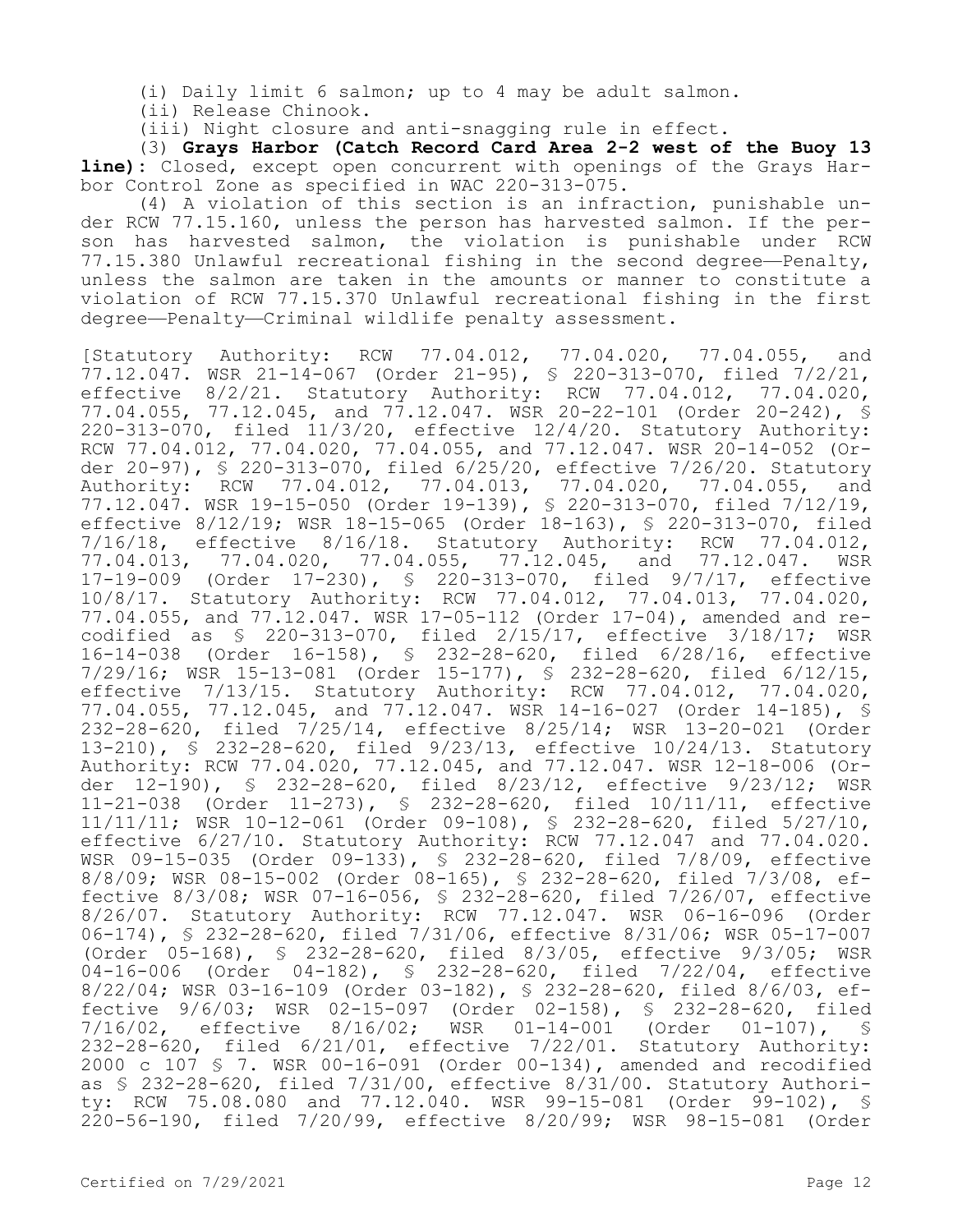98-122), § 220-56-190, filed 7/15/98, effective 8/15/98; WSR 97-18-035, § 220-56-190, filed 8/27/97, effective 9/27/97. Statutory Authority: RCW 75.08.080. WSR 96-11-078 (Order 96-44), § 220-56-190, filed  $5/13/96$ , effective  $6/13/96$ ; WSR 95-12-027 (Order 95-46), §<br>220-56-190, filed 5/31/95, effective 7/1/95; WSR 94-14-069, § 220-56-190, filed 5/31/95, effective 7/1/95; WSR 94-14-069, 220-56-190, filed 7/1/94, effective 8/1/94; WSR 93-14-043 (Order 93-36), § 220-56-190, filed 6/29/93, effective 7/30/93; WSR 91-08-054 (Order 91-13), § 220-56-190, filed 4/2/91, effective 5/3/91; WSR 90-06-026, § 220-56-190, filed 2/28/90, effective 3/31/90; WSR 89-07-060 (Order 89-12), § 220-56-190, filed 3/16/89; WSR 87-09-066 (Order 87-16), § 220-56-190, filed 4/21/87; WSR 86-09-020 (Order 86-08), § 220-56-190, filed 4/9/86; WSR 85-09-017 (Order 85-20), § 220-56-190, filed 4/9/85; WSR 84-09-026 (Order 84-22), § 220-56-190, filed 4/11/84; WSR 83-07-043 (Order 83-16), § 220-56-190, filed 3/17/83; WSR 82-13-040 (Order 82-61), § 220-56-190, filed 6/9/82; WSR 82-07-047 (Order 82-19), § 220-56-190, filed 3/18/82; WSR 80-03-064 (Order 80-12), § 220-56-190, filed 2/27/80, effective 4/1/80. Formerly WAC 220-56-064.]

**WAC 220-313-075 Pacific Ocean Salmon—Seasons—Closed Areas.** (1) It is unlawful to take, fish for, or possess salmon taken for personal use in Pacific Ocean waters except as provided for in this section:

(a) Marine Area 1: Closed except as provided by emergency rule. Closed in the Columbia River Control Zone during all open periods. See WAC 220-306-040.

(b) Marine Area 2: Closed except as provided by emergency rule. Closed in the Grays Harbor Control Zone, unless provided by emergency rule. See WAC 220-306-030.

(c) Marine Area 3: Closed except as provided by emergency rule.

(d) Marine Area 4: Closed except as provided by emergency rule. Closed in Marine Area 4 waters south of a line from Kydaka Point to Shipwreck Point.

(2) A violation of this section is an infraction, punishable under RCW 77.15.160, unless the person has harvested salmon. If the person has harvested salmon, the violation is punishable under RCW 77.15.380 Unlawful recreational fishing in the second degree—Penalty, unless the salmon are taken in the amounts or manner to constitute a violation of RCW 77.15.370 Unlawful recreational fishing in the first degree—Penalty—Criminal wildlife penalty assessment.

[Statutory Authority: RCW 77.04.012, 77.04.020, 77.04.055, 77.12.045, and 77.12.047. WSR 20-22-101 (Order 20-242), § 220-313-075, filed 11/3/20, effective 12/4/20.]

**WAC 220-313-080 Atlantic salmon.** It is unlawful to fish for or possess Atlantic salmon except as provided in this section.

(1) There is no minimum size limit for Atlantic salmon taken from anadromous water, and no daily or possession limit.

(2) Atlantic salmon may be taken from all anadromous waters open to trout fishing under Title 77 RCW except marine waters that are not open to salmon fishing under this title, and may be taken from all anadromous waters open to salmon fishing for salmon other than Atlantic salmon.